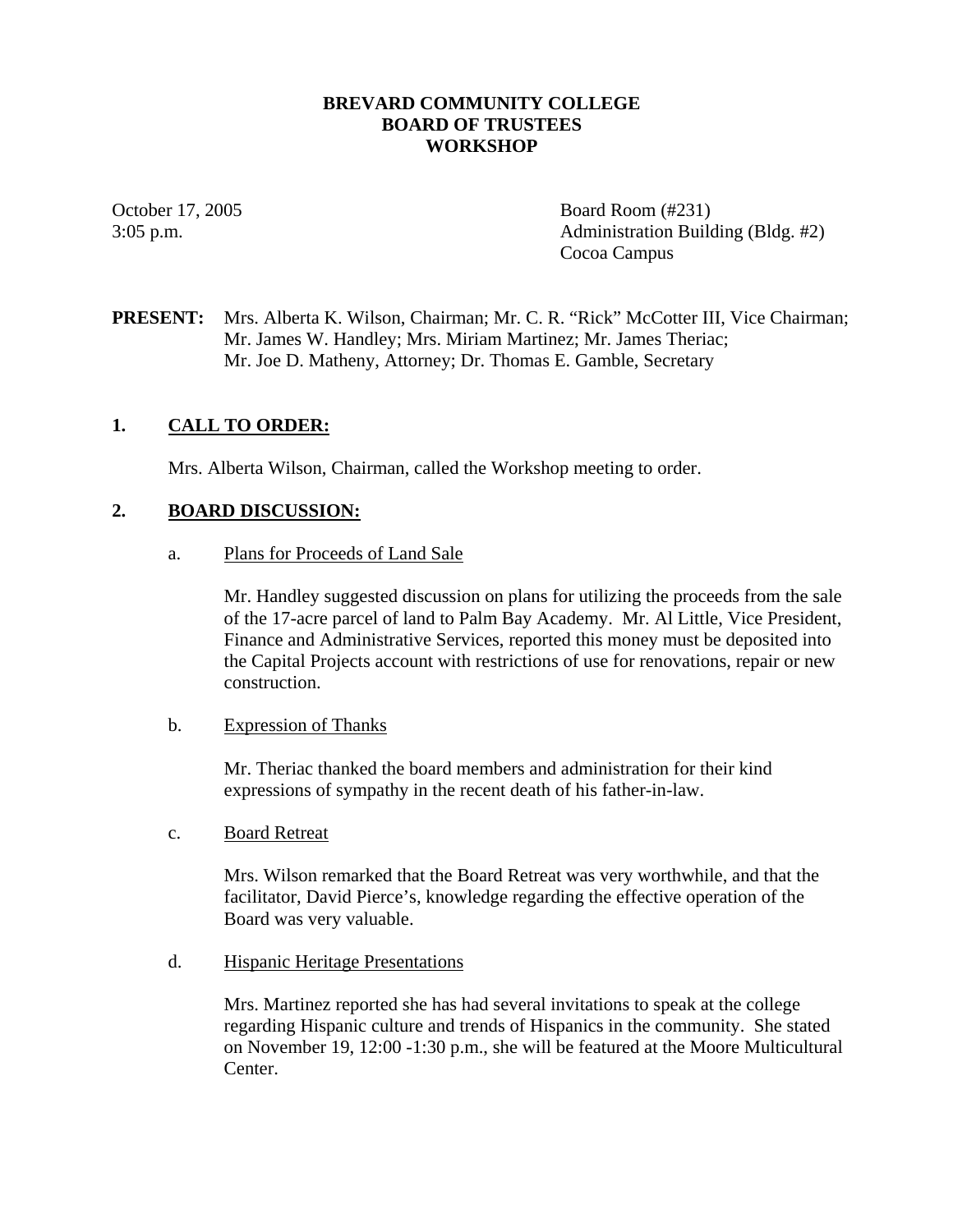Board of Trustees Workshop October 17, 2005 Page -2-

e. English as a Second Language (ESL)

Mrs. Martinez report she received an inquiry regarding the college's plans to reinstate the English as a Second Language (ESL) course. Dr. Gamble reported that ESL is currently offered to international students as well as continuing education class through IBT&CE. Mrs. Martinez requested a future workshop discussion regarding ESL course plans.

f. Financial Aid Workshop

Dr. Gamble reported that in response to Mr. Handley's request, a future workshop on financial aid will be held.

## **3. REVISIT OF LOWE'S PRESENTATION:**

Mr. Joe Matheny, college attorney, reported on recent negotiations with Lowe's regarding a proposed location adjacent to the Palm Bay Campus. Mr. Matheny stated that Mr. McCotter's participation in these negotiations was extremely beneficial to the process and thanked him for his efforts.

Mr. McCotter outlined the terms negotiated to-date, to include: significant road modifications; construction of a new college entrance with enhancements; grant of a nonexclusive easement of college property to Lowe's in exchange for a contribution of \$300,000 to the BCC Foundation (which may be eligible for state matching funds, thus amounting to a \$421,000 net gain to the Foundation) and Lowe's donation of building supplies for use in the college Vocational program.

Mr. McCotter stated that Lowe's has confirmed sufficient capacity in Lake Titan to allow for their development as well as the future build-out of the Palm Bay Campus.

Mr. Matheny agreed to notify Palm Bay Academy of the pending agreement with Lowe's prior to the closing on the 17-acre parcel.

The Board agreed to explore the possibility of inviting a Lowe's representative to serve on the Foundation Board.

Mr. Handley requested Mr. Matheny contact the County Parks and Recreation Department to notify them of the plans to relocate the college entrance between the swimming pool and parking lot.

Mr. Matheny will prepare a letter to Lowe's regarding several further enhancements which the Board would like to have included in the agreement prior to approval. Formal approval of the agreement is planned at the November 14, 2005, Board meeting. Mr. Theriac reported he will abstain from the final vote on this matter due to a conflict of interest.